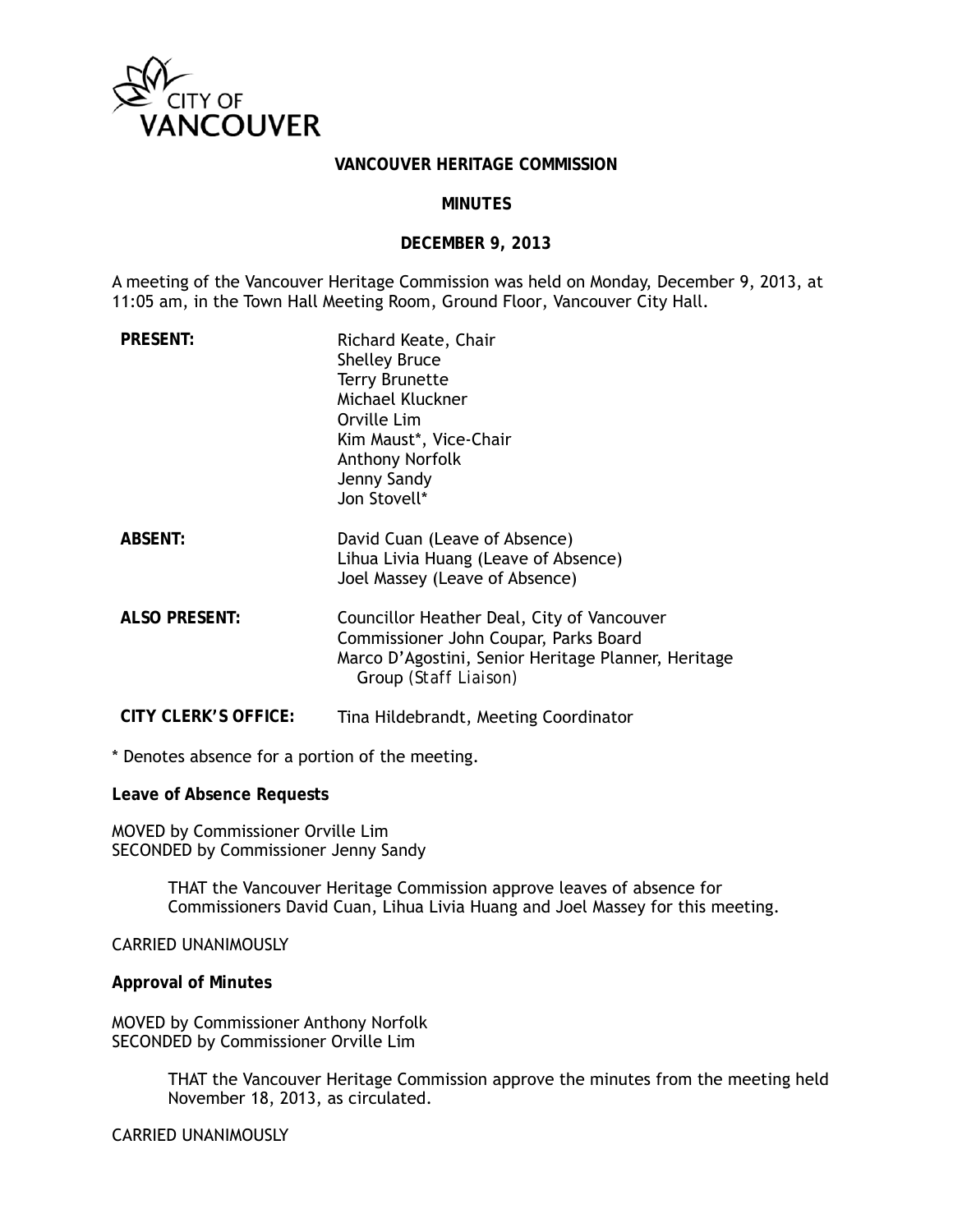## **1. Business Arising from the Minutes**

None

- **2. Conservation Review**
- **(a) 1920 SW Marine Drive (Casa Mia) VHR A Rezoning and HRA Application**

Issues:

- (i) Compatibility and integration for the addition with the house; and
- (ii) Overall support for the project
- Applicants: Donald Luxton, Donald Luxton & Associates Orianne Johnson, Stuart Howard Architects
- Staff: James Boldt, Heritage Planner Grant Miller, Rezoning Planner

Staff and the Applicants presented a revised proposal for the site and responded to questions.

MOVED by Commissioner Jenny Sandy SECONDED by Commissioner Michael Kluckner

> THAT, while regretting the loss for the formerly proposed protection of the interior of Casa Mia, the Vancouver Heritage Commission recommends support for the new overall proposal for 1920 SW Marine Drive (Casa Mia), as presented at its meeting on December 9, 2013, including the integration of the addition with the heritage house;

FURTHER THAT the Commission recommends further design development to the addition to make it increasingly sensitive to the heritage house.

CARRIED

(Commissioners Shelley Bruce, Terry Brunette and Orville Lim opposed)

*\* \* \* \* \** 

*The Commission recessed at 12:13 pm, and reconvened at 12:23 pm.* 

*\* \* \* \* \** 

**3. Marpole Community Plan Report** 

Staff: James Boldt, Heritage Group Jim Bailey, Planner, City-Wide & Regional Planning

Staff provided an overview of the draft Heritage Chapter for the Marpole Community Plan report, including a review of key elements and emerging directions, and responded to questions.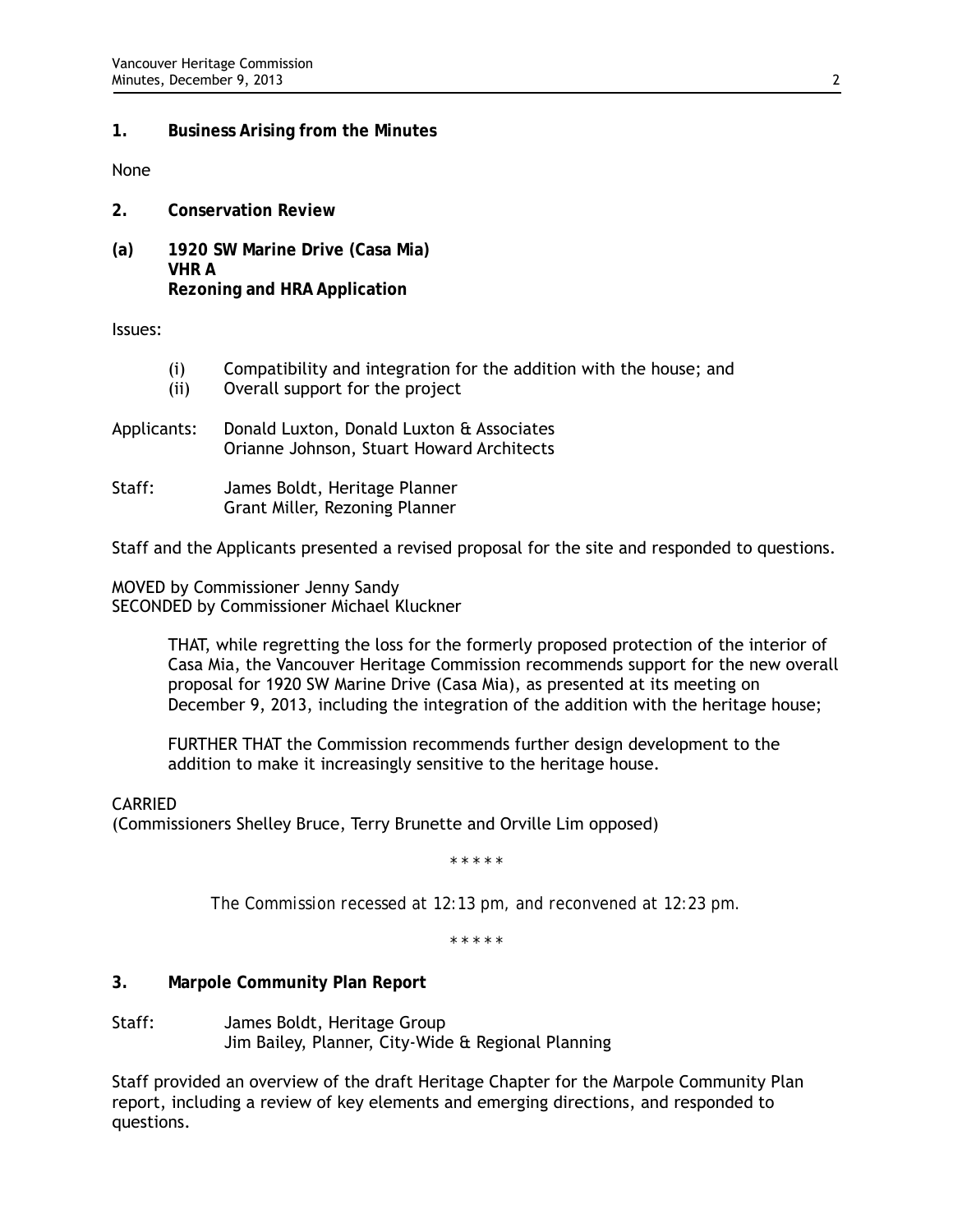MOVED by Commissioner Anthony Norfolk SECONDED by Commissioner Kim Maust

> THAT the Vancouver Heritage Commission supports the draft Heritage Chapter for the Marpole Community Plan report, noting a number of edits recommended by Commissioners at its meeting on December 9, 2013;

FURTHER THAT the Commission looks forward to participating in the drafting of the implementation plan.

CARRIED UNANIMOUSLY

**4. Heritage Amenity Density Update** 

**\* \* \* \* \*** 

*At 1:07 pm Commissioner Jon Stovell declared Conflict of Interest on the rezoning application for 1262 – 1290 Burrard Street and 1229-1281 Hornby Street as he is involved in the project and did not participate in discussion and decision on this matter.* 

**\* \* \* \* \*** 

Staff: Marco D'Agostini, Senior Heritage Planner

The Staff Liaison provided an update on the following rezoning applications scheduled for the Public Hearing on December 17, 2013, which include the purchase of heritage amenity density as part of the proposed public benefits:

- **a) 1262-1290 Burrard Street and 1229-1281 Hornby Street** 
	- The applicants have offered to purchase heritage amenity density with a value of \$6,872,000, equivalent to approximately 105,723 sq. ft. of floor area as part of the proposed public benefits of this rezoning application.
- **b) 5675 Manson Street, 665-685 West 41st Avenue, 5688 Heather Street**  The applicants have offered to purchase heritage amenity density with a value of \$935,000, equivalent to approximately 14,385 sq. ft. of floor area as part of the proposed public benefits of this rezoning application.

MOVED by Commissioner Anthony Norfolk SECONDED by Commissioner Orville Lim

> THAT the Vancouver Heritage Commission supports the transfer of density from the density bank of 105,723 sq. ft. of floor area to 1262-1290 Burrard Street and 1229-1281 Hornby Street.

# CARRIED UNANIMOUSLY

(Commissioner Jon Stovell ineligible to vote due to Conflict of Interest)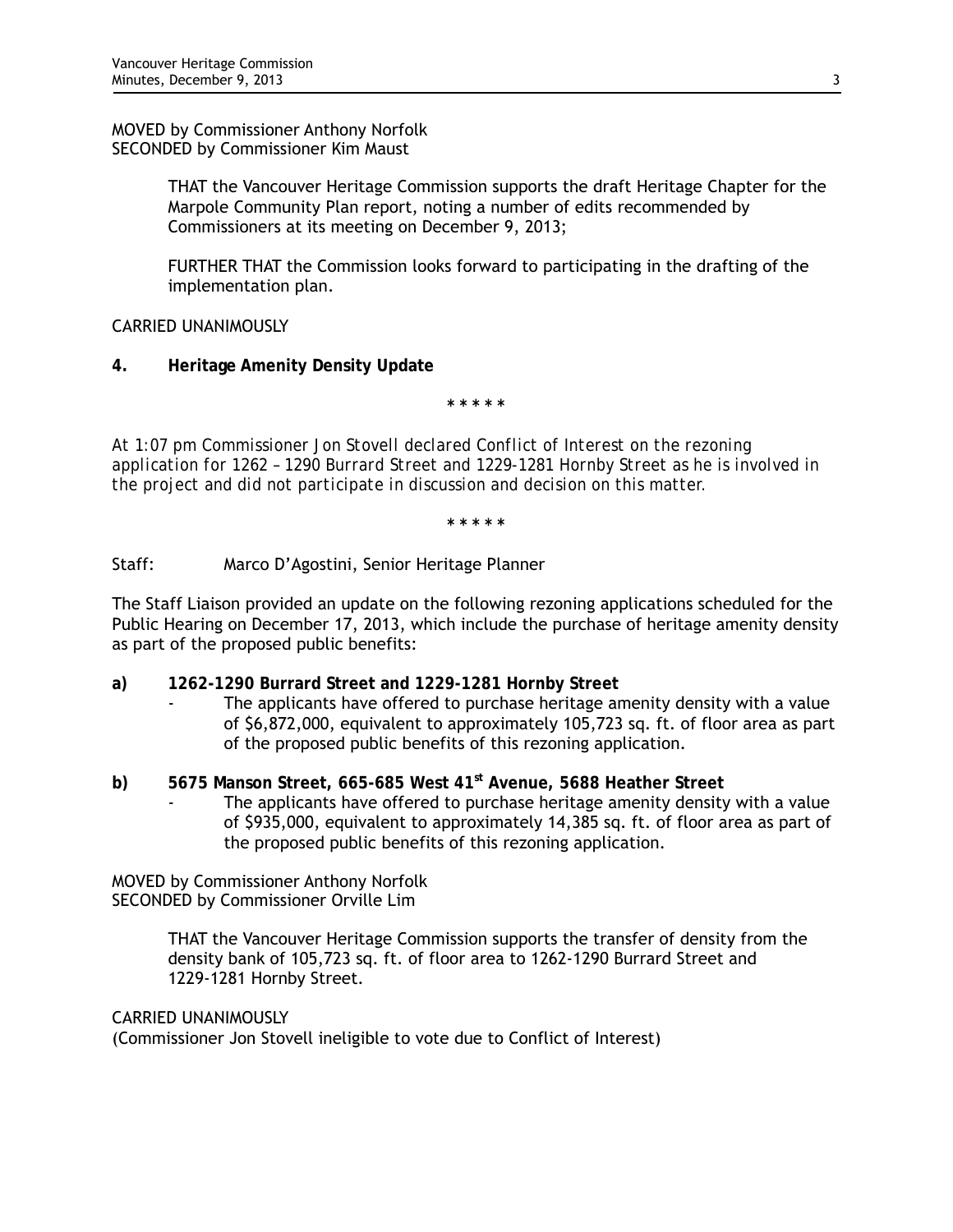MOVED by Commissioner Jenny Sandy SECONDED by Commissioner Michael Kluckner

> THAT the Vancouver Heritage Commission supports the transfer of density from the density bank of 14,385 sq. ft. of floor area to 5675 Manson Street, 665-685 West 41<sup>st</sup> Avenue, 5688 Heather Street.

### CARRIED UNANIMOUSLY

**5. Heritage Action Plan** 

The Staff Liaison provided an updated and responded to questions.

MOVED by Commissioner Terry Brunette SECONDED by Commissioner Shelley Bruce

> THAT the Vancouver Heritage Commission form a sub-committee to assist with the Heritage Action Plan to include the following members:

Shelley Bruce; Terry Brunette; Michael Kluckner; Kim Maust; Jenny Sandy; Jon Stovell.

### CARRIED UNANIMOUSLY

**6. Burrard Bridge** 

The Vice-Chair provided an update on a meeting the Burrard Bridge Sub-Committee had on November 18, 2013, with staff and the consultant team working on the rehabilitation of the Burrard Street Bridge and, along with staff, responded to questions.

**7. Sub-Committee Reports** 

Staff presented the Report from the SoS/VHR Sub-Committee.

MOVED by Commissioner Michael Kluckner SECONDED by Commissioner Jenny Sandy

- A. THAT the Vancouver Heritage Commission supports adding the following buildings to the Vancouver Heritage Register as C-listings:
	- 46 East 12<sup>th</sup> Avenue Hartman House; and
	- 1529 Comox Street Allan House;

FURTHER THAT the Vancouver Heritage Commission supports adding the following building to the Vancouver Heritage Register as a B-listing:

1263 Balfour Avenue – Baird House; and

FURTHER THAT the Vancouver Heritage Commission request that the Statements of Significance for the following buildings be referred back to the consultants for revisions:

- 1263 Balfour Avenue Baird House, and
- 1529 Comox Street Allan House.